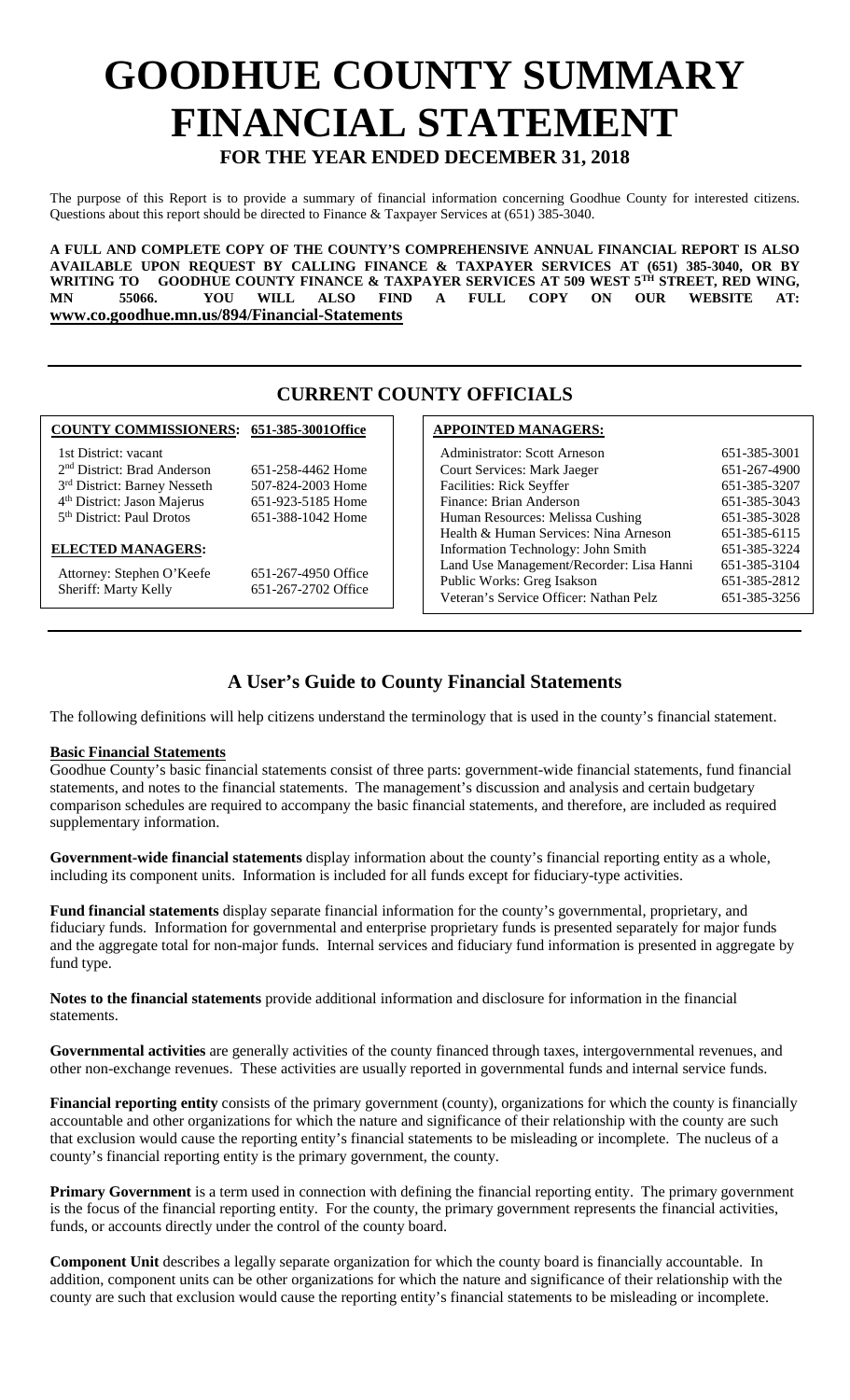#### **County Governmental Fund Types**

The **General Fund** is the general operating fund of the county. It is used to account for all financial resources except those that are required to be accounted for in another fund.

**Special Revenue Funds** are used to account for the proceeds of specific revenue sources that are legally restricted for specified purposes.

**Debt Service Funds** are used to account for the accumulation of resources for, and the payment of principal, interest, and related costs of general long-term debt.

#### **County Fiduciary Funds**

**Agency Funds** are used to account for assets held by the county as an agent for individuals, private organizations, other governments, and/or other funds; for example, taxes collected and held by a county for a school district.

#### **Character Classification of County Expenditures**

The county's governmental expenditures are classified by character or the period's expenditures are presumed to benefit. The county has the following character classifications:

**Current** operating expenditures are presumed to benefit the current fiscal period.

**Debt service** is presumed to benefit prior fiscal periods as well as current and future periods and includes amount expended for the payment of principal, interest and other costs associated with debt.

**Intergovernmental** represents resources transferred by the county to other governments.

#### **Classification of County Functions**

Functions are a group of related activities aimed at accomplishing a major service or regulatory program for which the county is responsible. The county has the following function classifications:

The **General Government** function includes expenditures for general county activities such as the county commissioners, county administration, county attorney's office, county auditor/treasurer's office, county assessor's office, the judicial (excluding the county jail), the planning and zoning office, and other county general service offices.

**Public Safety** related to the objective of protection of persons and property and includes expenditures for corrections activities, operations of the sheriff's department, the county jail, civil defense, and emergency services.

**Highways and Streets** includes expenditures relating to the construction and maintenance of county highways and streets.

**Sanitation** involves expenditures for the removal and disposal of waste and includes county solid waste collection and disposal, recycling, and household hazardous waste disposal.

**Human Services** represents activities designed to provide public assistance and institutional care for individuals unable to provide essential needs for themselves. These programs include child support collection, child welfare, chemical dependency, medical assistance, and others.

**Health** involves all activities involved in the conservation and improvement of public health. This function includes expenditures for county health departments, nursing services, maternal and child health, supplemental nutrition programs and programs to protect public and private water systems.

**Culture and Recreation** involved cultural and recreational activities maintained for the benefit of county residents and visitors. These activities include county libraries, parks and other recreation programs.

**Conservation** involved activities designed to conserve and develop such natural resources as water, soil, and forests and includes such programs as soil and water conservation, county extension, water planning, and other.

**Economic Development** activities are directed toward economically developing the area encompassed by the county and providing assistance to and opportunity for economically disadvantaged persons or businesses.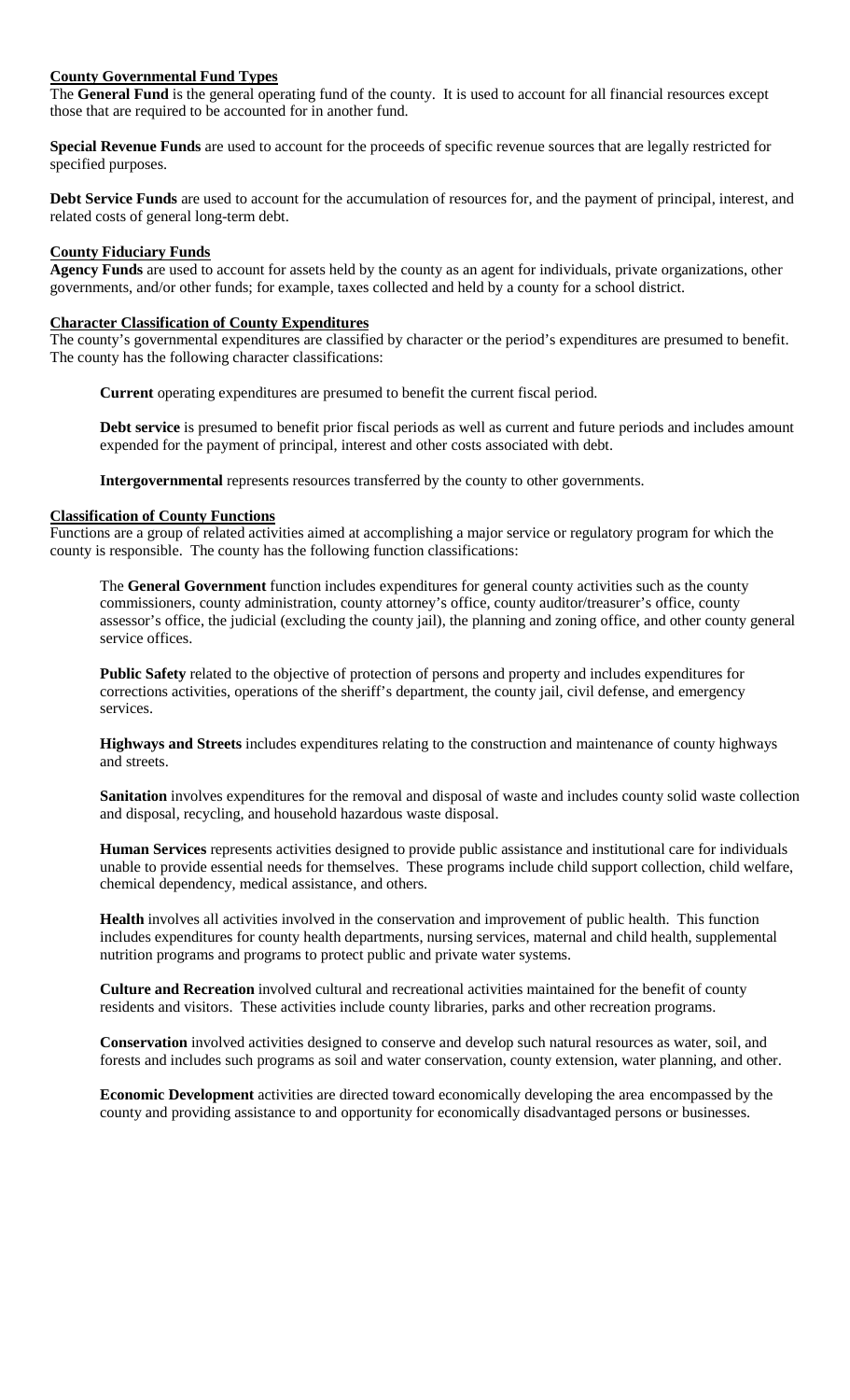| <b>A PROFILE OF GOODHUE COUNTY</b> |  |
|------------------------------------|--|
|------------------------------------|--|

| <b>Key Indicator</b>                                                                        | Total<br>2018            | Total<br>2017            | <b>Percent</b><br><b>Increase</b><br>(Decrease) |
|---------------------------------------------------------------------------------------------|--------------------------|--------------------------|-------------------------------------------------|
| <b>Estimated Population</b>                                                                 | 46,540                   | 46,562                   | $-0.05%$                                        |
| <b>Total Tax Capacity</b><br>% of Property Taxes Collected                                  | 76,704,934<br>99.28%     | 73,029,127<br>99.83%     | 5.03%<br>$-0.55%$                               |
| <b>Total General Revenues</b><br><b>Total Program Revenues</b>                              | 37,189,535<br>26,652,175 | 34,552,889<br>24,245,247 | 7.63%<br>9.93%                                  |
| <b>Total Expenses:</b><br>Governmental activities                                           | 56,871,175               | 60,854,113               | $-6.55%$                                        |
| <b>Capital Assets:</b><br>Governmental activities                                           | 146,545,088              | 145,405,046              | 0.78%                                           |
| <b>Total Outstanding Net Bonded</b><br>Debt of Goodhue County:<br><b>General Obligation</b> | 19,170,000               | 20,531,492               | $-6.63%$                                        |
| Bond Rating on Most Recent<br><b>General Obligation Bond Issue</b>                          | Aa $2$                   | Aa2                      |                                                 |
| <b>Total Government-wide Net Position:</b><br>Governmental activities                       | 150,214,074              | 144,372,608              | 4.05%                                           |
| <b>Total Number of Full-Time Employees</b><br><b>Total Number of Part-Time Employees</b>    | 332<br>26                | 324<br>23                | 2.47%<br>13.04%                                 |

# **Goodhue County's 2018 Governmental Funds' Finances**

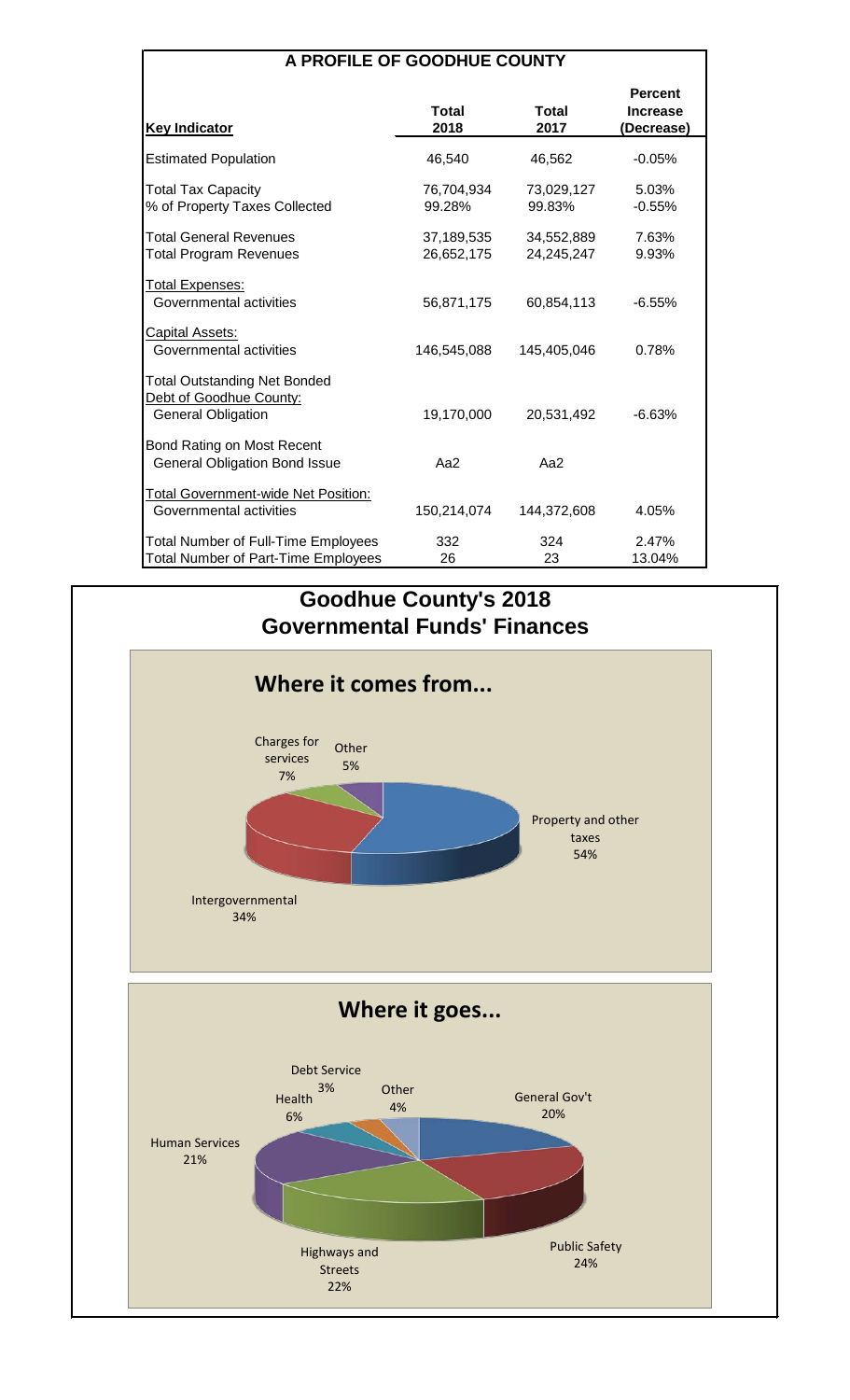### **Summary of Goodhue County's Statement of Net Assets December 31, 2018**

|                                                     |                                  | <b>Primary Government</b> |
|-----------------------------------------------------|----------------------------------|---------------------------|
|                                                     |                                  | Governmental              |
|                                                     |                                  | <b>Activities</b>         |
| Assets                                              |                                  |                           |
| Cash and pooled investments                         |                                  | 41,730,431                |
| Petty cash and change funds                         |                                  | 2,350                     |
| Taxes receivable                                    |                                  |                           |
| Delinquent                                          |                                  | 346,632                   |
| Current                                             |                                  | 5,336                     |
| Accounts receivable - net                           |                                  | 341,601                   |
| Accrued interest receivable                         |                                  | 117,345                   |
| Loans receivable                                    |                                  | 856,041                   |
| Due from other governments                          |                                  | 6,821,159                 |
| Inventories                                         |                                  | 487,368                   |
| Prepaid items                                       |                                  | 275,570                   |
| Restricted assets                                   |                                  |                           |
| Cash and pooled investments                         |                                  | 220,039                   |
| Investment in joint venture                         |                                  | 4,165,971                 |
| Capital assets                                      |                                  |                           |
| Non-depreciable                                     |                                  | 9,582,840                 |
| Depreciable - net of accumulated depreciation       |                                  | 136,962,248               |
| <b>Total Assets</b>                                 | \$                               | 201,914,931               |
|                                                     |                                  |                           |
|                                                     |                                  |                           |
| Deferred Outflows of Resources                      |                                  |                           |
| Deferred pension outflows<br>Deferred OPEB outflows |                                  | 8,758,036                 |
|                                                     |                                  | 38,918                    |
| <b>Total Deferred Outflows of Resources</b>         | $\overline{\boldsymbol{\theta}}$ | 8,796,954                 |
| <b>Liabilities</b>                                  |                                  |                           |
| Accounts payable                                    | \$                               | 719,821                   |
| Salaries payable                                    |                                  | 1,052,123                 |
| Contracts payable                                   |                                  | 342,885                   |
|                                                     |                                  |                           |
| Due to other governments                            |                                  | 700,915                   |
| Accrued interest payable                            |                                  | 208,158                   |
| <b>Customer deposits</b>                            |                                  | 21,751                    |
| Long-term liabilities                               |                                  |                           |
| Due within one year                                 |                                  | 3,316,487                 |
| Due in more than one year                           |                                  | 22,329,088                |
| <b>Net Pension Liability</b>                        |                                  | 16,784,985                |
| <b>OPEB Liability</b>                               |                                  | 1,228,676                 |
| <b>Total Liabilities</b>                            | $\overline{\mathcal{E}}$         | 46,704,889                |
|                                                     |                                  |                           |
| Deferred Inflows of Resources                       |                                  |                           |
| Taxes received for future periods                   |                                  | 232,720                   |
| Deferred pension inflows                            |                                  | 13,560,202                |
| <b>Total Deferred Inflows of Resources</b>          | $\overline{\boldsymbol{\theta}}$ | 13,792,922                |
|                                                     |                                  |                           |
| <b>Net Position</b>                                 |                                  |                           |
| Net investment in capital assets                    | \$                               | 126,807,665               |
| <b>Restricted for</b>                               |                                  |                           |
| General government                                  |                                  | 657,115                   |
| Public safety                                       |                                  | 335,231                   |
| Highways and streets                                |                                  | 4,692,039                 |
| Conservation of natural resources                   |                                  | 204,445                   |
| Economic development                                |                                  | 546,963                   |
| <b>Debt Service</b>                                 |                                  | 498,077                   |
| Landfill postclosure                                |                                  | 220,039                   |
| Gravel pit postclosure                              |                                  | 235,005                   |
| Unrestricted                                        |                                  | 16,017,495                |
| <b>Total Net Assets</b>                             | \$                               | 150,214,074               |
|                                                     |                                  |                           |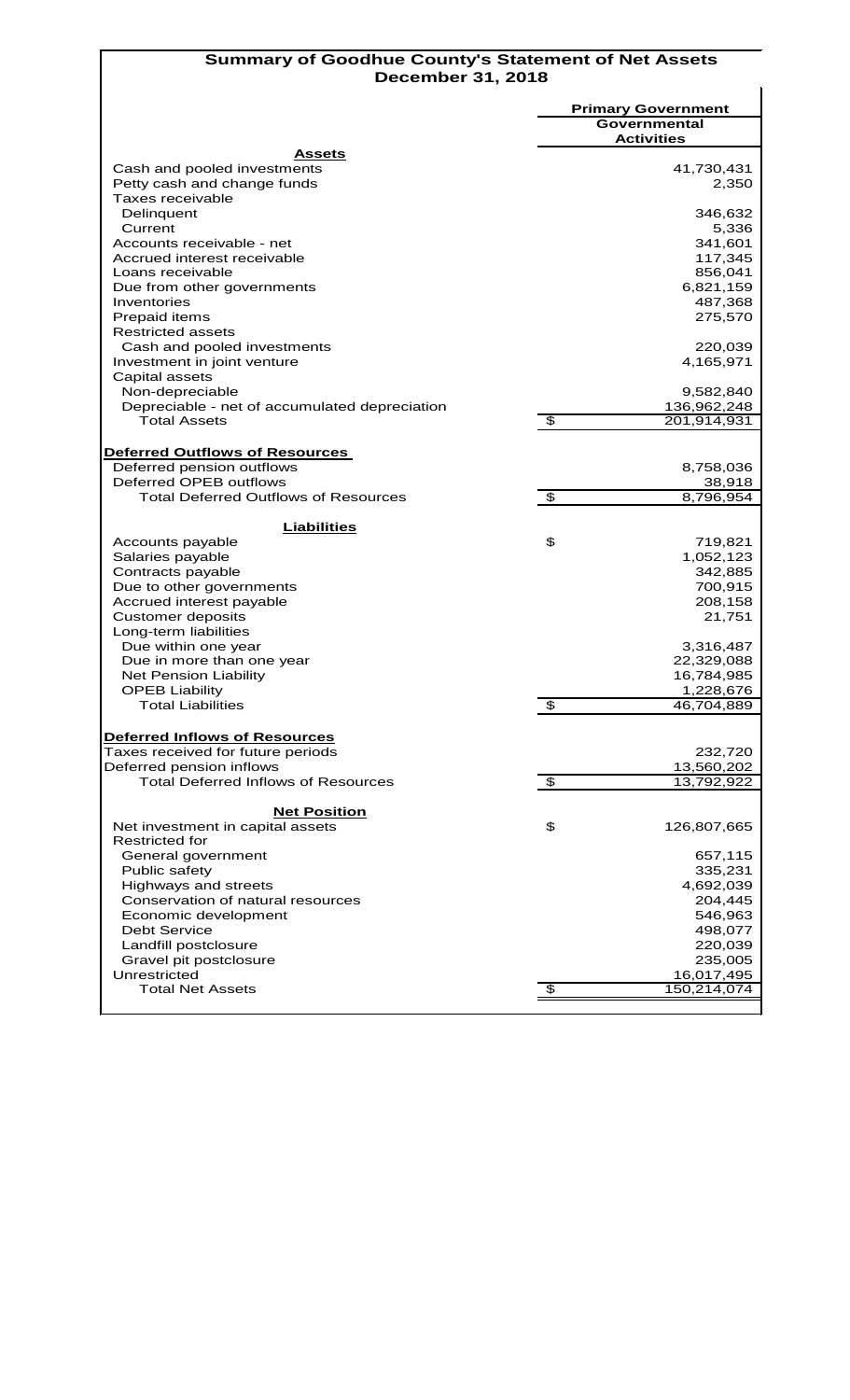# **Summary of Goodhue County's Statement of Activities For the Year Ended December 31, 2018**

|                                               |                  | Program          |                      |
|-----------------------------------------------|------------------|------------------|----------------------|
|                                               | <b>Expenses</b>  | <b>Revenues</b>  | <b>Net</b>           |
| <b>Functions/Programs</b>                     |                  |                  |                      |
| <b>Primary Government</b>                     |                  |                  |                      |
| <b>Governmental activities:</b>               |                  |                  |                      |
| General government                            | \$<br>11,183,567 | \$<br>2,629,173  | \$<br>(8, 554, 394)  |
| Public safety                                 | 14,548,058       | 3,067,577        | (11, 480, 481)       |
| Highways and streets                          | 11,410,425       | 9,526,289        | (1,884,136)          |
| Sanitation                                    | 1,339,641        | 367,213          | (972, 428)           |
| <b>Human Services</b>                         | 12,592,187       | 7,435,942        | (5, 156, 245)        |
| Health                                        | 3,699,283        | 3,298,086        | (401, 197)           |
| Culture and recreation                        | 806,522          | 96,669           | (709, 853)           |
| Conservation of natural resources             | 722,000          | 220,443          | (501, 557)           |
| Economic development                          | 37,736           | 10,783           | (26, 953)            |
| Interest                                      | 531,756          |                  | (531, 756)           |
| <b>Total governmental activities</b>          | \$<br>56,871,175 | \$<br>26,652,175 | \$<br>(30,219,000)   |
| <b>Total Primary Government</b>               | 56,871,175       | \$<br>26,652,175 | \$<br>(30, 219, 000) |
| <b>General Revenues and other</b>             |                  |                  |                      |
| Taxes                                         |                  |                  | \$<br>33,646,739     |
| Other general revenues                        |                  |                  | 3,542,796            |
| Net change in net assets - Primary Government | \$<br>6,970,535  |                  |                      |
|                                               |                  |                  |                      |

| <b>Goodhue County</b><br>A Summary of Fiduciary Net Position<br>As of and for the Year Ended December 31, 2018 |    |                               |  |  |  |  |  |  |  |
|----------------------------------------------------------------------------------------------------------------|----|-------------------------------|--|--|--|--|--|--|--|
| <b>Agency</b><br><b>Funds</b>                                                                                  |    |                               |  |  |  |  |  |  |  |
| <b>Assets</b><br>Cash and cash equivalents<br>Accounts receivable<br>Due from other governments                | \$ | 1,508,420<br>27,843<br>56,013 |  |  |  |  |  |  |  |
| <b>Total Assets</b>                                                                                            | \$ | 1,592,276                     |  |  |  |  |  |  |  |
| Liabilities<br>Due to other governments<br>Due to individuals                                                  | \$ | 1,431,651<br>160,625          |  |  |  |  |  |  |  |
| <b>Total Liabilities</b>                                                                                       |    | 1,592,276                     |  |  |  |  |  |  |  |
|                                                                                                                |    |                               |  |  |  |  |  |  |  |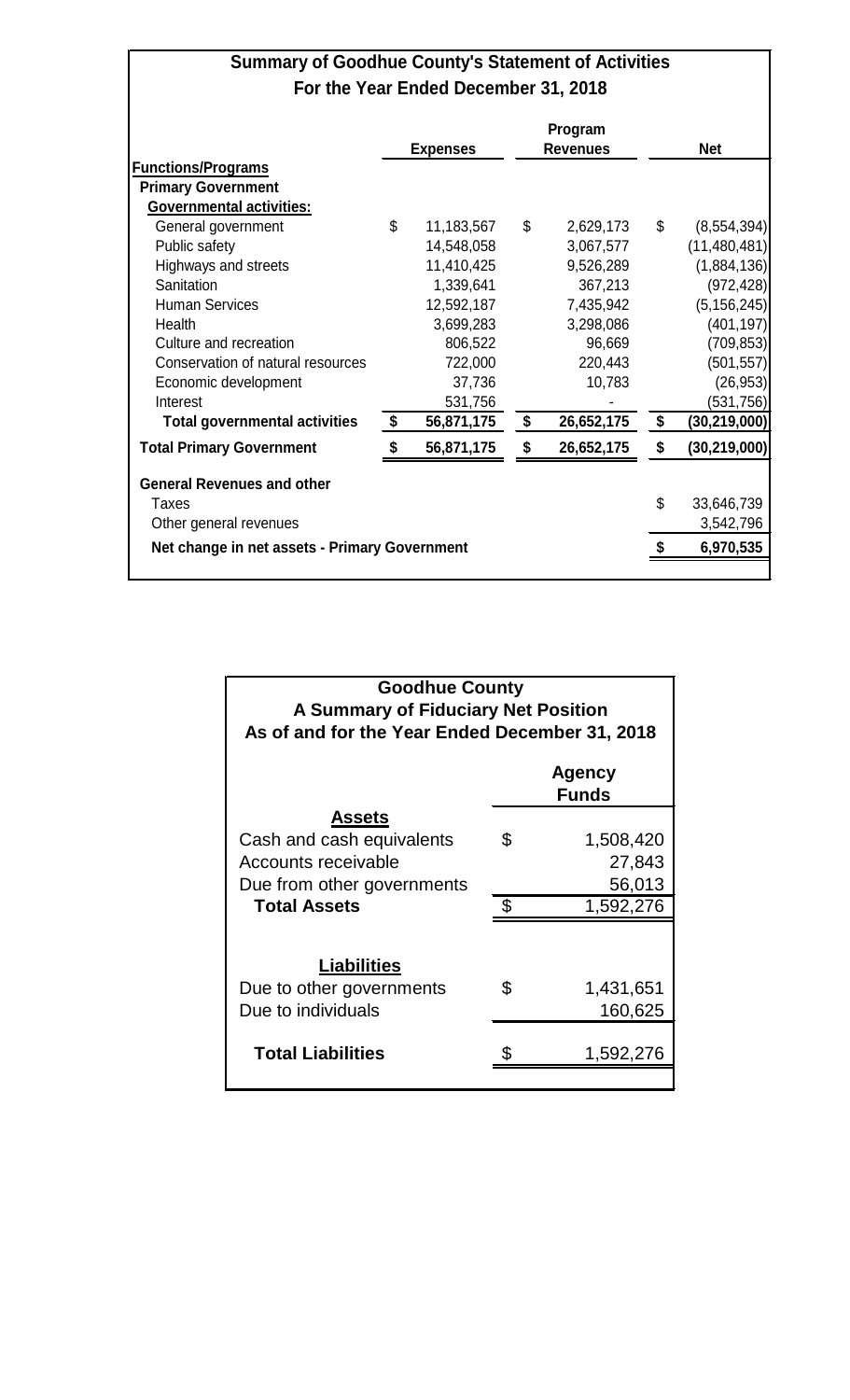|                                     |                 |                         | <b>Goodhue County</b><br>A Summary Balance Sheet of Governmental Funds |                                 |                         |                                |                                |
|-------------------------------------|-----------------|-------------------------|------------------------------------------------------------------------|---------------------------------|-------------------------|--------------------------------|--------------------------------|
|                                     | General<br>Fund | Public<br>Works<br>Fund | December 31, 2018<br>Health &<br>Human Service<br>Fund                 | Economic<br>Development<br>Fund | Debt<br>Service<br>Fund | Nonmajor<br>Waste Mgmt<br>Fund | Total<br>Governmental<br>Funds |
| Assets:<br>Cash and investments     | \$22,011,813    | 8,593,225<br>\$.        | \$<br>7,124,387                                                        | 461,133<br>\$                   | \$2,906,416             | \$<br>635,807                  | 41,732,781<br>\$.              |
| Receivables                         |                 |                         |                                                                        |                                 |                         |                                |                                |
| Taxes - Delinquent                  | 206,960         | 43.819                  | 69,556                                                                 | 232                             | 22,014                  | 4,051                          | 346.632                        |
| Accounts receivable                 | 79,897          | 51,726                  | 199,742                                                                |                                 |                         | 10,236                         | 341,601                        |
| Accrued interest receivable         | 117,345         |                         |                                                                        |                                 |                         |                                | 117,345                        |
| Special assessments - Current       |                 |                         |                                                                        |                                 | 5,336                   |                                | 5,336                          |
| Loans                               |                 |                         |                                                                        | 856,041                         |                         |                                | 856,041                        |
| Due from other funds                | 3,259           | 2,607                   |                                                                        |                                 |                         |                                | 5,866                          |
| Due from other governments          | 365,659         | 5,032,976               | 1,407,925                                                              |                                 |                         | 14.599                         | 6,821,159                      |
| Prepaid items                       | 241,676         | 140                     | 33,723                                                                 |                                 |                         | 31                             | 275,570                        |
| Inventories                         |                 | 487,368                 |                                                                        |                                 |                         |                                | 487,368                        |
| <b>Restricted Assets</b>            |                 |                         |                                                                        |                                 |                         |                                |                                |
| Cash and pooled investments         |                 |                         |                                                                        |                                 |                         | 220,039                        | 220,039                        |
| <b>Total assets</b>                 | \$23,026,609    | \$14,211,861            | 8,835,333<br>\$                                                        | \$1,317,406                     | \$2,933,766             | \$<br>884,763                  | 51,209,738<br>\$               |
| Liabilities:                        |                 |                         |                                                                        |                                 |                         |                                |                                |
| Payables                            |                 |                         |                                                                        |                                 |                         |                                |                                |
| Accounts                            | 203,906<br>\$   | \$<br>25,923            | \$<br>480,798                                                          | \$                              | \$                      | \$<br>9,196                    | \$<br>719,823                  |
| <b>Salaries</b>                     | 642,622         | 79,108                  | 317,494                                                                |                                 |                         | 12,899                         | 1,052,123                      |
| Contracts                           |                 | 342,885                 |                                                                        |                                 |                         |                                | 342,885                        |
| Due to other funds                  | 1,219           |                         | 3,259                                                                  |                                 |                         | 1,388                          | 5,866                          |
| Due to other governments            | 36,619          | 126,204                 | 534,258                                                                |                                 |                         | 3,834                          | 700,915                        |
| Customer deposits                   | 21,751          |                         |                                                                        |                                 |                         |                                | 21,751                         |
| <b>Total Liabilities</b>            | \$<br>906,117   | \$<br>574,120           | \$<br>1,335,809                                                        | \$                              | $\overline{\$}$         | \$<br>27,317                   | \$<br>2,843,363                |
|                                     |                 |                         |                                                                        |                                 |                         |                                |                                |
| Deferred Inflows of Resources:      |                 |                         |                                                                        |                                 |                         |                                |                                |
| Unavailable revenue                 | 315.810<br>\$   | 4,777,025<br>\$         | \$<br>255,547                                                          | \$<br>528,103                   | \$<br>22,299            | \$<br>12,296                   | \$<br>5,911,080                |
| Taxes received for future periods   | 142,582         | 26,681                  | 47,873                                                                 | 167                             | 12,859                  | 2,558                          | \$<br>232,720                  |
| Total deferred inflows of resources | 458,392<br>\$   | 4,803,706<br>\$         | \$<br>303,420                                                          | \$<br>528,270                   | \$<br>35,158            | \$<br>14,854                   | \$<br>6,143,800                |
| Fund balances:                      |                 |                         |                                                                        |                                 |                         |                                |                                |
| Nonspendable                        | \$<br>241,676   | \$<br>487,508           | \$<br>33,723                                                           | S                               | \$                      | \$<br>31                       | \$<br>762,938                  |
| Restricted                          | 1,432,165       |                         |                                                                        | 546,963                         | 498,077                 | 220,039                        | 2,697,244                      |
| Committed                           | 5,451,214       | 440.613                 | 150,550                                                                | 242,173                         | 2,400,531               | 35,075                         | 8,720,156                      |
| Assigned                            | 2,250,079       | 7,905,914               | 7,011,831                                                              |                                 |                         | 587,447                        | 17,755,271                     |
| Unassigned                          | 12,286,966      |                         |                                                                        |                                 |                         |                                | 12,286,966                     |
| Total fund balance                  | \$21,662,100    | \$<br>8,834,035         | \$<br>7,196,104                                                        | \$<br>789,136                   | \$2,898,608             | \$<br>842,592                  | 42,222,575<br>\$               |
|                                     |                 |                         |                                                                        |                                 |                         |                                |                                |
| <b>Total liabilities</b>            |                 |                         |                                                                        |                                 |                         |                                |                                |
| and fund balance                    | \$23.026.609    | \$14,211,861            | \$<br>8,835,333                                                        | \$1,317,406                     | \$2,933,766             | \$<br>884,763                  | \$ 51,209,738                  |

|                                                                              |                                            |              | <b>Goodhue County</b>                                                       |    | A Summary of Governmental Funds Revenues and Expenditures<br>For the Year Ended December 31, 2018 |              |                                       |    |             |                                |         |      |                        |
|------------------------------------------------------------------------------|--------------------------------------------|--------------|-----------------------------------------------------------------------------|----|---------------------------------------------------------------------------------------------------|--------------|---------------------------------------|----|-------------|--------------------------------|---------|------|------------------------|
|                                                                              | Public<br>General<br>Works<br>Fund<br>Fund |              | Health &<br>Economic<br><b>Human Service</b><br>Development<br>Fund<br>Fund |    | Debt<br>Service<br>Fund                                                                           |              | Nonmajor<br><b>Waste Mgmt</b><br>Fund |    |             | Total<br>Governmental<br>Funds |         |      |                        |
| Revenues:<br>Taxes                                                           |                                            | \$19,476,271 | \$4,654,949                                                                 | \$ | 6,949,592                                                                                         | \$           | 21,979                                |    | \$1,953,475 | \$                             | 369,296 |      | \$ 33,425,562          |
| Special assessments                                                          |                                            | 3,739        |                                                                             |    |                                                                                                   |              |                                       |    | 1,201       |                                |         |      | 4,940                  |
| Licenses and permits                                                         |                                            | 503.391      | 12,208                                                                      |    |                                                                                                   |              |                                       |    |             |                                | 5,301   |      | 520,900                |
| Intergovernmental                                                            |                                            | 4,401,362    | 7,969,244                                                                   |    | 8,415,433                                                                                         |              | 375                                   |    | 69,493      |                                | 138,755 |      | 20,994,662             |
| Charges for services                                                         |                                            | 2,341,709    | 379,192                                                                     |    | 1,587,737                                                                                         |              | 2,000                                 |    |             |                                | 64,178  |      | 4,374,816              |
| Fines and forfeits                                                           |                                            | 13,010       |                                                                             |    |                                                                                                   |              |                                       |    |             |                                |         |      | 13,010                 |
|                                                                              |                                            |              |                                                                             |    |                                                                                                   |              |                                       |    |             |                                |         |      |                        |
| Gifts and contributions                                                      |                                            | 36,608       |                                                                             |    | 2,870                                                                                             |              |                                       |    |             |                                | 330     |      | 39,478                 |
| Investment earnings                                                          |                                            | 373,443      |                                                                             |    |                                                                                                   |              |                                       |    |             |                                |         |      | 373,773                |
| Miscellaneous                                                                |                                            | 1,527,026    | 46,767<br>\$13,062,360                                                      |    | 737,044<br>\$17,692,676                                                                           | \$           | 11,174<br>35,528                      |    |             |                                | 169,705 |      | 2,491,716              |
| <b>Total revenues</b>                                                        |                                            | \$28,676,559 |                                                                             |    |                                                                                                   |              |                                       |    | \$2,024,169 | \$                             | 747,565 | \$   | 62,238,857             |
| Expenditures:                                                                |                                            |              |                                                                             |    |                                                                                                   |              |                                       |    |             |                                |         |      |                        |
| Current                                                                      |                                            |              |                                                                             |    |                                                                                                   |              |                                       |    |             |                                |         |      |                        |
| General government                                                           |                                            | \$11,708,827 | \$                                                                          | \$ |                                                                                                   | \$           |                                       | \$ |             | \$                             |         |      | \$11,708,827           |
| Public safety                                                                |                                            | 14,440,466   |                                                                             |    |                                                                                                   |              |                                       |    |             |                                |         |      | 14,440,466             |
| Highways and streets                                                         |                                            |              | 12,597,468                                                                  |    |                                                                                                   |              |                                       |    |             |                                |         |      | 12,597,468             |
| Sanitation                                                                   |                                            |              |                                                                             |    |                                                                                                   |              |                                       |    |             |                                | 721,532 |      | 721,532                |
| Human services                                                               |                                            |              |                                                                             |    | 12,746,523                                                                                        |              |                                       |    |             |                                |         |      | 12,746,523             |
| Health                                                                       |                                            |              |                                                                             |    | 3,661,415                                                                                         |              |                                       |    |             |                                |         |      | 3,661,415              |
| Culture and recreation                                                       |                                            | 776,647      | 88,179                                                                      |    |                                                                                                   |              |                                       |    |             |                                |         |      | 864,826                |
| Conservation of natural resources                                            |                                            | 719,155      |                                                                             |    |                                                                                                   |              |                                       |    |             |                                |         |      | 719,155                |
| Economic development                                                         |                                            | 4,446        |                                                                             |    |                                                                                                   |              | 33,290                                |    |             |                                |         |      | 37,736                 |
| Debt service                                                                 |                                            |              |                                                                             |    |                                                                                                   |              |                                       |    |             |                                |         |      |                        |
| Principal retirement                                                         |                                            | 57,398       |                                                                             |    |                                                                                                   |              |                                       |    | 1,304,094   |                                |         |      | 1,361,492              |
| Interest                                                                     |                                            |              |                                                                             |    |                                                                                                   |              |                                       |    | 510,563     |                                |         |      | 510,563                |
| Administrative (fiscal) charges                                              |                                            |              |                                                                             |    |                                                                                                   |              |                                       |    | 59,501      |                                |         |      | 59,501                 |
| Intergovernmental                                                            |                                            |              |                                                                             |    |                                                                                                   |              |                                       |    |             |                                |         |      |                        |
| Highways and streets                                                         |                                            |              | 542.701                                                                     |    |                                                                                                   |              |                                       |    |             |                                |         |      | 542,701                |
| <b>Total expenditures</b>                                                    |                                            | \$27,706,939 | \$13,228,348                                                                |    | \$16,407,938                                                                                      | \$           | 33,290                                |    | \$1,874,158 | \$                             | 721,532 | \$   | 59,972,205             |
| <b>Excess of Revenues</b>                                                    |                                            |              |                                                                             |    |                                                                                                   |              |                                       |    |             |                                |         |      |                        |
| Over (Under) Expenditures                                                    | \$                                         | 969.620      | \$<br>(165, 988)                                                            | \$ | 1,284,738                                                                                         | \$           | 2,238                                 | \$ | 150,011     | \$                             | 26,033  | \$   | 2,266,652              |
| Other financing sources (uses):                                              |                                            |              |                                                                             |    |                                                                                                   |              |                                       |    |             |                                |         |      |                        |
| Transfers in                                                                 | \$                                         | 7,500        | \$<br>6,875                                                                 | \$ | 67,249                                                                                            | \$           |                                       | \$ |             | \$                             | 376     | \$   | 82,000                 |
| Transfers out                                                                |                                            | (74, 500)    |                                                                             |    | (7,500)                                                                                           |              |                                       |    |             |                                |         |      | (82,000)               |
| Proceeds from sale of capital assets                                         |                                            | 60,748       |                                                                             |    |                                                                                                   |              |                                       |    |             |                                |         |      | 60,748                 |
| Total other financing                                                        |                                            |              |                                                                             |    |                                                                                                   |              |                                       |    |             |                                |         |      |                        |
| sources (uses)                                                               | -\$                                        | (6, 252)     | \$<br>6,875                                                                 | \$ | 59,749                                                                                            | \$           |                                       | \$ |             | \$                             | 376     | - \$ | 60,748                 |
| Net Change in Fund Balances                                                  | \$                                         | 963,368      | \$<br>(159, 113)                                                            |    | \$1,344,487                                                                                       | $\mathbb{S}$ | 2,238                                 | \$ | 150,011     | \$                             | 26,409  | \$   | 2,327,400              |
| Fund Balances - January 1<br>Increase (decrease) in reserved for inventories |                                            | 20,698,732   | 9,002,343<br>(9, 195)                                                       |    | 5,851,617                                                                                         |              | 786,898                               |    | 2,748,597   |                                | 816,183 |      | 39,904,370<br>(9, 195) |
| Fund Balances - December 31                                                  |                                            | \$21,662,100 | \$<br>8,834,035                                                             |    | \$7,196,104                                                                                       | \$           | 789,136                               |    | \$2,898,608 | \$                             | 842,592 |      | \$42,222,575           |
|                                                                              |                                            |              |                                                                             |    |                                                                                                   |              |                                       |    |             |                                |         |      |                        |